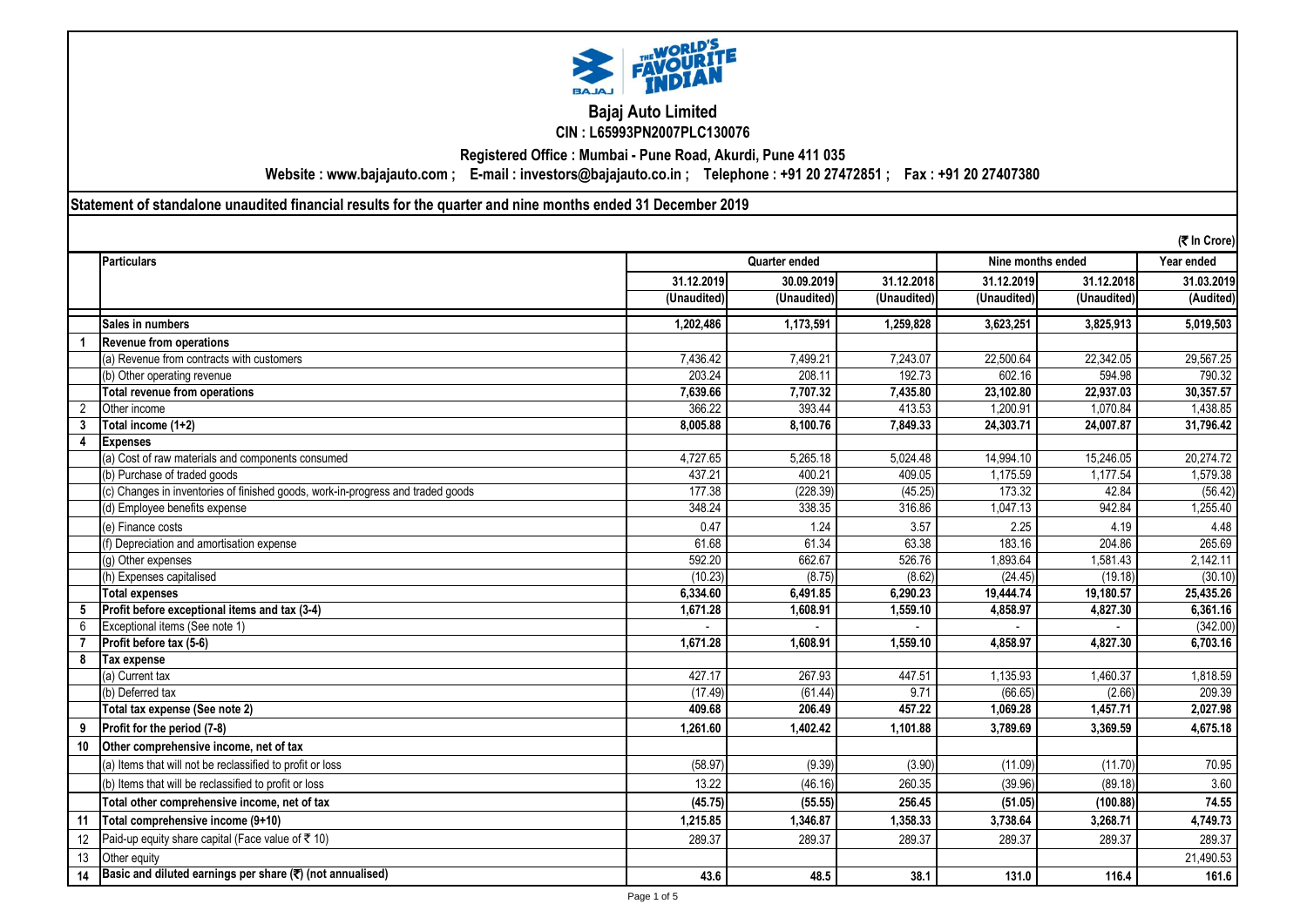## **Notes :**

1 The Company, during the year ended 31 March 2015, had expensed off the payments made towards deposit of 'National Calamity Contingent Duty' (NCCD) and applicable education cess and secondary and higher education cess thereon, together with interest and penalty amounting to  $\bar{\tau}$  342.00 crore for the period from 1 April 2007 to 30 September 2014, pursuant to an order from the Honourable High Court of Uttarakhand on 9 October 2014 that the levy of NCCD is out of the purview of exemptions granted to the Company under the scheme of incentives for industries in certain identified growth areas in Uttarakhand.

In the previous year, pursuant to a special leave petition filed by the Company, the Honourable Supreme Court vide its judgement dtd. 27 March 2019 has held that the Company is not liable to pay NCCD, education cess and secondary and higher education cess; and set aside the orders of Division Bench of the Honourable High Court of Uttarakhand and quashed the show cause notices. The Company has accordingly reversed the charge of  $\bar{\tau}$  342.00 crore as an exceptional item in 2018-19; and has disclosed the corresponding amount in the Balance Sheet as "Deposits receivable from the Government". The Company has received this amount during the current quarter.

- 2 Pursuant to The Taxation Laws (Amendment) Ordinance 2019, promulgated on 20 September 2019, the Company intends to exercise the option permitted u/s 115BAA of the Income Tax Act, 1961 to compute income tax at the revised rate (i.e 25.17%) from the current financial year.
- 3 Figures for previous year / period have been regrouped wherever necessary.
- 4 The above results have been reviewed by the Audit Committee, approved by the Board of Directors in the meeting held on 30 January 2020 and subjected to a limited review by the statutory auditors.

**By order of the Board of Directors For Bajaj Auto Limited**

Pune **Rajiv Bajaj** Date: 30 January 2020 **Managing Director**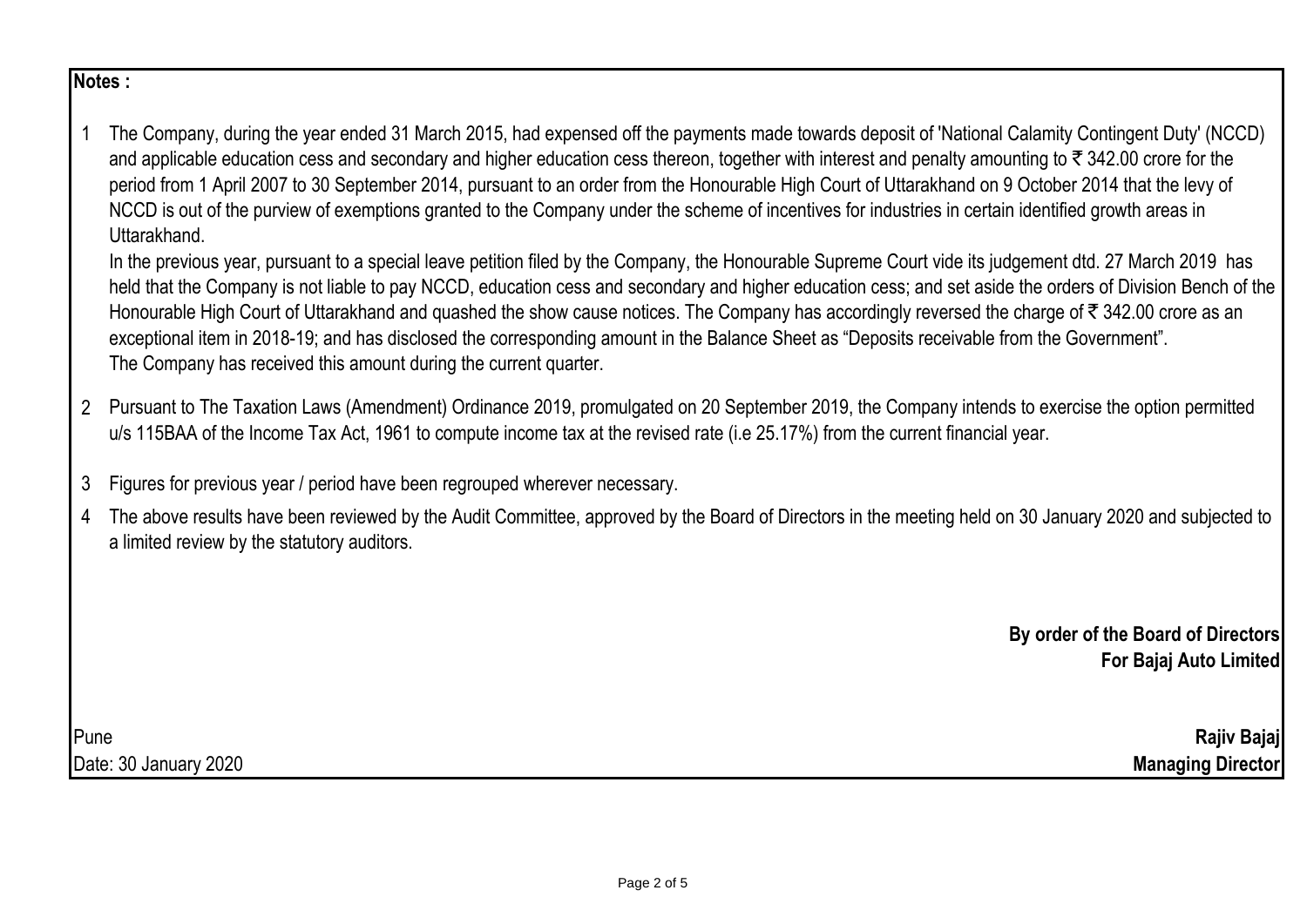

## **Bajaj Auto Limited CIN : L65993PN2007PLC130076**

**Registered Office : Mumbai - Pune Road, Akurdi, Pune 411 035**

**Website : www.bajajauto.com ; E-mail : investors@bajajauto.co.in ; Telephone : +91 20 27472851 ; Fax : +91 20 27407380**

## **Statement of consolidated unaudited financial results for the quarter and nine months ended 31 December 2019**

|                | (₹ In Crore)                                                                    |                   |                                    |                          |                     |                    |                    |
|----------------|---------------------------------------------------------------------------------|-------------------|------------------------------------|--------------------------|---------------------|--------------------|--------------------|
|                | <b>Particulars</b>                                                              |                   | Quarter ended<br>Nine months ended |                          |                     |                    | Year ended         |
|                |                                                                                 | 31.12.2019        | 30.09.2019                         | 31.12.2018               | 31.12.2019          | 31.12.2018         | 31.03.2019         |
|                |                                                                                 | (Unaudited)       | (Unaudited)                        | (Unaudited)              | (Unaudited)         | (Unaudited)        | (Audited)          |
| $\overline{1}$ | <b>Revenue from operations</b>                                                  |                   |                                    |                          |                     |                    |                    |
|                | (a) Revenue from contracts with customers                                       | 7.436.42          | 7,499.21                           | 7.243.07                 | 22,500.64           | 22,342.05          | 29,567.25          |
|                | (b) Other operating revenue                                                     | 203.24            | 208.11                             | 192.73                   | 602.16              | 594.98             | 790.38             |
|                | <b>Total revenue from operations</b>                                            | 7.639.66          | 7.707.32                           | 7.435.80                 | 23.102.80           | 22,937.03          | 30.357.63          |
| 2              | Other income                                                                    | 366.22            | 393.44                             | 413.53                   | 1,097.11            | 976.48             | 1,344.49           |
| 3              | Total income (1+2)                                                              | 8,005.88          | 8,100.76                           | 7,849.33                 | 24,199.91           | 23,913.51          | 31,702.12          |
|                | <b>Expenses</b>                                                                 |                   |                                    |                          |                     |                    |                    |
|                | (a) Cost of raw materials and components consumed                               | 4,727.65          | 5,265.18                           | 5.024.48                 | 14.994.10           | 15,246.05          | 20,274.72          |
|                | (b) Purchase of traded goods                                                    | 437.21            | 400.21                             | 409.05                   | 1,175.59            | 1,177.54           | 1,579.38           |
|                | c) Changes in inventories of finished goods, work-in-progress and traded goods  | 177.38            | (228.39)                           | (45.25)                  | 173.32              | 42.84              | (56.42)            |
|                | d) Employee benefits expense                                                    | 348.62            | 338.89                             | 317.31                   | 1,048.42            | 944.06             | 1,256.89           |
|                | (e) Finance costs                                                               | 0.47              | 1.24                               | 3.57                     | 2.25                | 4.19               | 4.48               |
|                | f) Depreciation and amortisation expense                                        | 61.68             | 61.34                              | 63.38                    | 183.16              | 204.86             | 265.69             |
|                | q) Other expenses                                                               | 591.92            | 661.35                             | 527.03                   | 1.892.76            | 1,582.64           | 2,143.65           |
|                | h) Expenses capitalised                                                         | (10.23)           | (8.75)                             | (8.62)                   | (24.45)             | (19.18)            | (30.10)            |
|                | <b>Total expenses</b>                                                           | 6.334.70          | 6,491.07                           | 6,290.95                 | 19.445.15           | 19.183.00          | 25.438.29          |
| 5              | Share of profits of associate                                                   | 60.94             | 120.12                             | 119.61                   | 172.44              | 246.31             | 349.75             |
| 6              | Profit before exceptional items and tax (3-4+5)                                 | 1,732.12          | 1,729.81                           | 1,677.99                 | 4,927.20            | 4,976.82           | 6,613.58           |
| $\overline{7}$ | Exceptional items (See note 2)                                                  |                   |                                    |                          |                     |                    | (342.00)           |
| 8              | Profit before tax (6-7)                                                         | 1,732.12          | 1,729.81                           | 1.677.99                 | 4,927.20            | 4,976.82           | 6,955.58           |
| 9              | Tax expense                                                                     |                   |                                    |                          |                     |                    |                    |
|                | a) Current tax                                                                  | 427.17            | 267.93                             | 447.51                   | 1,135.93            | 1,460.37           | 1,818.59           |
|                | b) Deferred tax                                                                 | (17.49)<br>409.68 | (61.44)<br>206.49                  | 9.71<br>457.22           | (66.65)<br>1,069.28 | (2.66)<br>1,457.71 | 209.39<br>2,027.98 |
|                | Total tax expense (See note 3)                                                  |                   |                                    |                          |                     |                    |                    |
| 10             | Profit after tax (8-9)                                                          | 1.322.44          | 1,523.32                           | 1,220.77                 | 3,857.92            | 3,519.11           | 4,927.60           |
| 11             | Profit attributable to non-controlling interest                                 |                   | 0.01                               |                          |                     | (0.01)             | (0.01)             |
| 12             | Profit for the period (10-11)                                                   | 1,322.44          | 1,523.31                           | 1,220.77                 | 3,857.92            | 3,519.12           | 4,927.61           |
| 13             | Other comprehensive income, net of tax                                          |                   |                                    |                          |                     |                    |                    |
|                | (a) Items that will not be reclassified to profit or loss                       | (58.97)           | (9.39)                             | (3.90)                   | (11.09)             | (11.70)            | 67.84              |
|                | (b) Items that will be reclassified to profit or loss                           | 104.04            | (86.42)                            | 123.92                   | 30.11               | (132.96)           | (113.19)           |
|                | Total other comprehensive income, net of tax                                    | 45.07             | (95.81)                            | 120.02                   | 19.02               | (144.66)           | (45.35)            |
| 14             | Total comprehensive income (12+13)                                              | 1,367.51          | 1,427.50                           | 1,340.79                 | 3,876.94            | 3,374.46           | 4,882.26           |
|                |                                                                                 |                   |                                    |                          |                     |                    |                    |
| 15             | Profit attributable to:                                                         |                   |                                    |                          |                     |                    |                    |
|                | Owners of the company                                                           | 1,322.44          | 1,523.31                           | 1,220.77                 | 3,857.92            | 3,519.12           | 4,927.61           |
|                | Non-controlling interests                                                       |                   | 0.01                               | $\mathcal{L}$            |                     | (0.01)             | (0.01)             |
| 16             | Total comprehensive income attributable to:                                     |                   |                                    |                          |                     |                    |                    |
|                |                                                                                 | 1,367.51          | 1,427.50                           | 1,340.79                 | 3,876.94            | 3,374.46           | 4,882.26           |
|                | Owners of the company                                                           |                   |                                    |                          |                     |                    |                    |
|                | Non-controlling interests                                                       |                   | 0.01                               | $\overline{\phantom{a}}$ |                     | (0.01)             | (0.01)             |
|                |                                                                                 |                   |                                    |                          |                     |                    |                    |
| 17             | Paid-up equity share capital (Face value of ₹ 10)                               | 289.37            | 289.37                             | 289.37                   | 289.37              | 289.37             | 289.37             |
| 18             | Other equity                                                                    |                   |                                    |                          |                     |                    | 22,944.44          |
| 19             | Basic and diluted earnings per share $(\overline{\mathbf{x}})$ (not annualised) | 45.7              | 52.6                               | 42.2                     | 133.3               | 121.6              | 170.3              |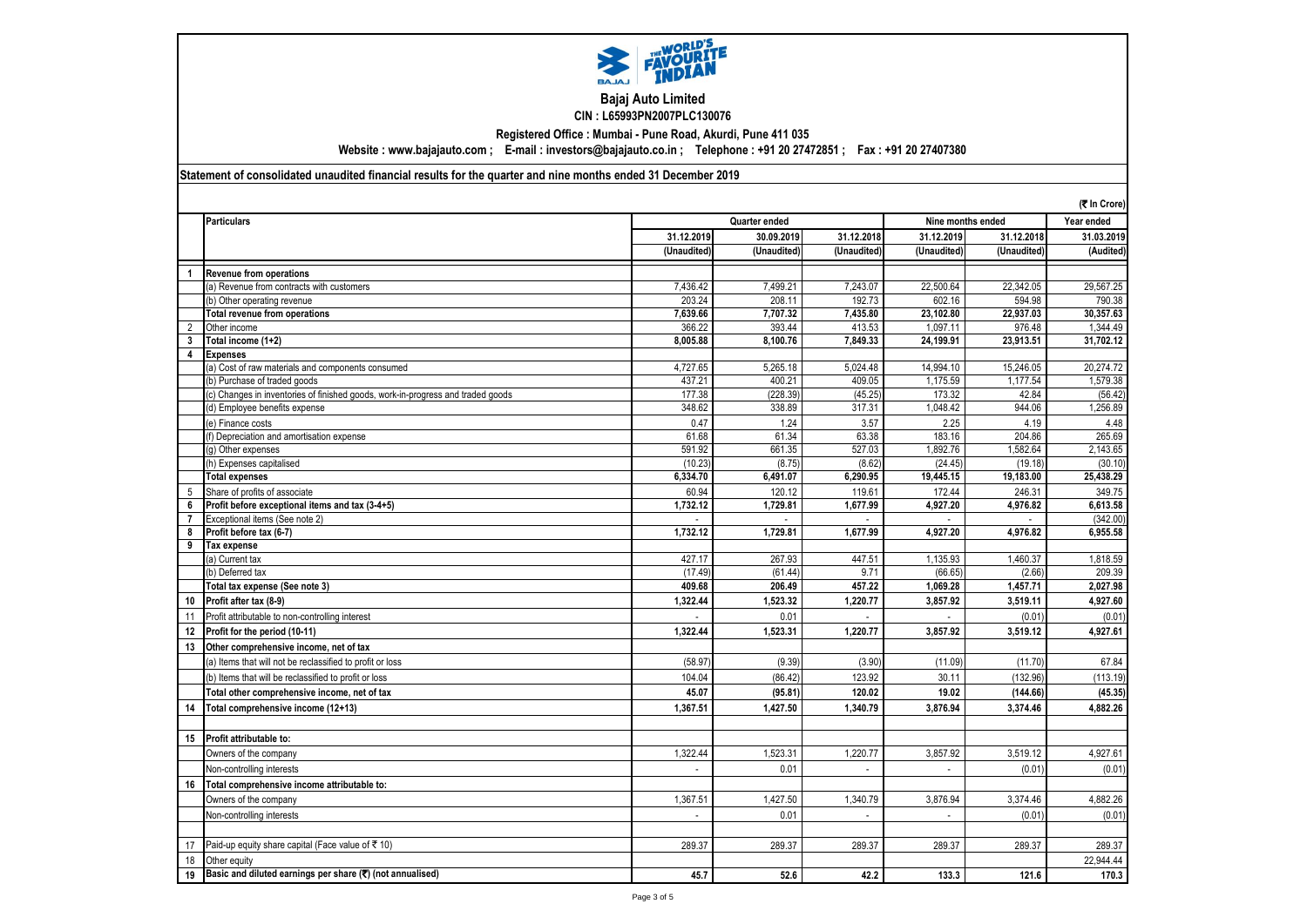| Segment-wise revenue, results and capital employed (consolidated) |                                             |                      |             |             |                   |             |              |
|-------------------------------------------------------------------|---------------------------------------------|----------------------|-------------|-------------|-------------------|-------------|--------------|
|                                                                   |                                             |                      |             |             |                   |             | (₹ In Crore) |
|                                                                   | <b>Particulars</b>                          | <b>Quarter ended</b> |             |             | Nine months ended |             | Year ended   |
|                                                                   |                                             | 31.12.2019           | 30.09.2019  | 31.12.2018  | 31.12.2019        | 31.12.2018  | 31.03.2019   |
|                                                                   |                                             | (Unaudited)          | (Unaudited) | (Unaudited) | (Unaudited)       | (Unaudited) | (Audited)    |
|                                                                   | <b>Segment revenue</b>                      |                      |             |             |                   |             |              |
|                                                                   | Automotive                                  | 7,644.65             | 7,725.09    | 7,486.73    | 23,125.80         | 23,011.67   | 30,436.82    |
|                                                                   | Investments                                 | 361.23               | 375.67      | 362.60      | 1,074.11          | 901.84      | 1,265.30     |
|                                                                   | <b>Total</b>                                | 8,005.88             | 8,100.76    | 7,849.33    | 24,199.91         | 23,913.51   | 31,702.12    |
| $\overline{\mathbf{2}}$                                           | Segment profit before tax and finance costs |                      |             |             |                   |             |              |
|                                                                   | Automotive                                  | 1,372.18             | 1,356.28    | 1,319.64    | 3,857.81          | 4,081.21    | 5,697.47     |
|                                                                   | Investments                                 | 360.41               | 374.77      | 361.92      | 1,071.64          | 899.80      | 1,262.59     |
|                                                                   | Total                                       | 1,732.59             | 1,731.05    | 1,681.56    | 4,929.45          | 4,981.01    | 6,960.06     |
|                                                                   | Less: Finance costs                         | 0.47                 | 1.24        | 3.57        | 2.25              | 4.19        | 4.48         |
|                                                                   | Total profit before tax                     | 1,732.12             | 1,729.81    | 1,677.99    | 4,927.20          | 4,976.82    | 6,955.58     |
| $\overline{\mathbf{3}}$                                           | Capital employed                            |                      |             |             |                   |             |              |
|                                                                   | <b>Segment assets</b>                       |                      |             |             |                   |             |              |
|                                                                   | Automotive                                  | 8,374.05             | 9,288.76    | 8,949.27    | 8,374.05          | 8,949.27    | 9,903.53     |
|                                                                   | Investments                                 | 20,542.96            | 18,765.22   | 17,206.46   | 20,542.96         | 17,206.46   | 18,346.47    |
|                                                                   | Unallocable                                 | 598.92               | 605.39      | 465.83      | 598.92            | 465.83      | 584.41       |
|                                                                   | Sub-total                                   | 29,515.93            | 28,659.37   | 26,621.56   | 29,515.93         | 26,621.56   | 28,834.41    |
|                                                                   | <b>Segment liabilities</b>                  |                      |             |             |                   |             |              |
|                                                                   | Automotive                                  | 3,834.21             | 4,323.86    | 4,444.00    | 3,834.21          | 4,444.00    | 4,871.07     |
|                                                                   | Investments                                 |                      |             |             |                   |             |              |
|                                                                   | Unallocable                                 | 15.74                | 15.74       | 15.74       | 15.74             | 15.74       | 15.74        |
|                                                                   | Sub-total                                   | 3,849.95             | 4,339.60    | 4,459.74    | 3,849.95          | 4,459.74    | 4,886.81     |
|                                                                   | <b>Capital employed</b>                     |                      |             |             |                   |             |              |
|                                                                   | Automotive                                  | 4,539.84             | 4,964.90    | 4,505.27    | 4,539.84          | 4,505.27    | 5,032.46     |
|                                                                   | Investments                                 | 20,542.96            | 18,765.22   | 17,206.46   | 20,542.96         | 17,206.46   | 18,346.47    |
|                                                                   | Unallocable                                 | 583.18               | 589.65      | 450.09      | 583.18            | 450.09      | 568.67       |
|                                                                   | Total                                       | 25,665.98            | 24,319.77   | 22,161.82   | 25,665.98         | 22,161.82   | 23,947.60    |